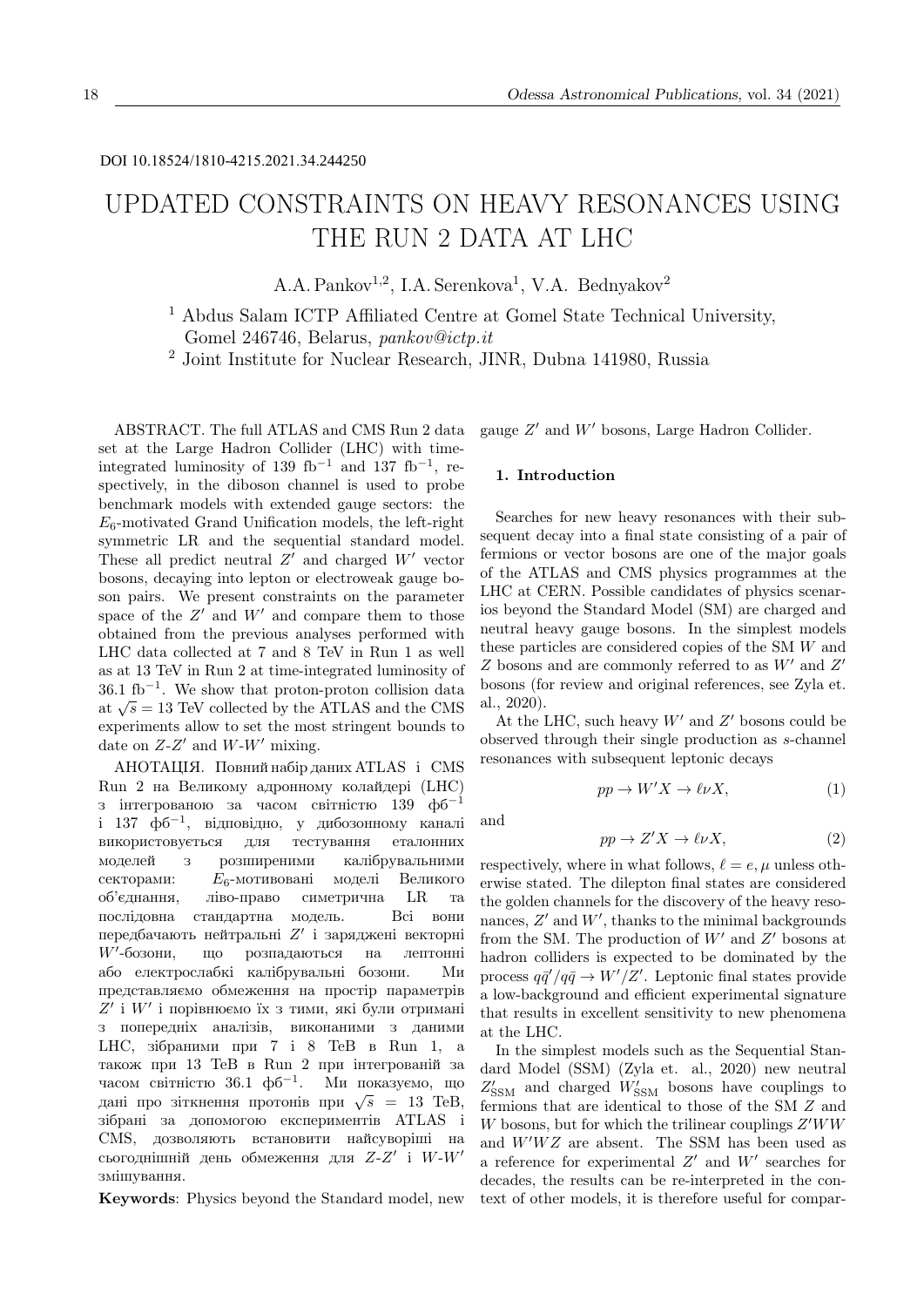ing the sensitivity of different experiments. Another class of models considered here are those inspired by Grand Unified Theories (GUT), which are motivated by gauge unification or a restoration of the left–right symmetry violated by the weak interaction. Examples considered in this paper include the  $Z'$  bosons of the  $E_6$ -motivated theories; and high-mass neutral bosons of the left-right (LR) symmetric extensions of the SM, based on the  $SU(2)_L \otimes SU(2)_R \otimes U(1)_{B-L}$ gauge group, where  $B - L$  refers to the difference between baryon and lepton numbers.

The data we consider were collected with the ATLAS and CMS detectors during the 2015–2018 running period of the LHC, referred to as Run 2 and corresponding to a time-integrated luminosity of  $\sim 140 f b^{-1}$ . The ATLAS and CMS collaborations set a 95% confidence level (CL) lower limit on the Z' mass of  $\sim 4.6$  TeV– 5.2 TeV depending on the model, and 6.0 TeV for the  $W'_{\text{SSM}}$ .

Alternative  $Z'$  and  $W'$  search channels are the diboson reactions

$$
pp \to Z'X \to WWX,\tag{3}
$$

and

$$
pp \to W'X \to WZX.
$$
 (4)

The study of gauge boson pair production can be used as a probe for new phenomena beyond the SM. Specifically, in contrast to the DY processes (2) and (1) diboson reactions are not the primary discovery channels, but can help to understand the origin of new gauge bosons. Here, we concentrate on the LHC potential for precision determination of  $Z-Z'$  and  $W-W'$  mixing angles, referred to as  $\xi_{Z-Z'}$  and  $\xi_{W-W'}$  (for details of the analysis and original references, see Osland et al., 2021).

Previous analyses of the  $Z-Z'$  and  $W-W'$  mixing (Osland et al., 2017; Bobovnikov et al., 2018; Serenkova et al., 2019) were carried out using the diboson and dilepton production data sets corresponding to the time-integrated luminosity of  $\sim$  36 fb<sup>−</sup><sup>1</sup> collected in 2015 and 2016 with the ATLAS and CMS collaborations at  $\sqrt{s} = 13$  TeV. The results of the present analysis benefit from the increased size of the data sample, now amounting to an integrated luminosity of  $\sim 140fb^{-1}$  recorded by the ATLAS and CMS detectors in Run 2, almost four times larger than what was available for the previous study. Thus, our present analysis is complementary to the previous studies.

## 2.  $Z'$  hadronic production and decay

The  $Z'$  production and subsequent decay into  $WW$ in proton-proton collisions occurs via quark-antiquark annihilation in the s-channel. The cross section of process (3) can at the LHC be observed through resonant pair production of gauge bosons WW. Using the narrow width approximation (NWA), one can factorize the process  $(3)$  into the  $Z'$  production and its subsequent decay,

$$
\sigma(pp \to Z'X) \times BR(Z' \to WW) . \tag{5}
$$

Here,  $\sigma(pp \to Z'X)$  is the total (theoretical) Z' production cross section and  $BR(Z' \to WW) = \Gamma_{Z'}^{WW}/\Gamma_{Z'}$ with  $\Gamma_{Z'}$  the total width of the  $Z'$ . "Narrow" refers to the assumption that the natural width of the resonance is smaller than the typical experimental resolution of 5% of its mass. This is valid for a large fraction of the parameter space of the considered models.

In the calculation of the total width  $\Gamma_{Z}$  we consider the following channels:  $Z' \to f\bar{f}$ ,  $W^+W^-$ , and  $ZH$ , where  $H$  is the SM Higgs boson and  $f$  refers to the SM fermions  $(f = l, \nu, q)$ . The total width  $\Gamma_{Z'}$  of the Z' boson can then be written as follows:

$$
\Gamma_{Z'} = \sum_{f} \Gamma_{Z'}^{ff} + \Gamma_{Z'}^{WW} + \Gamma_{Z'}^{ZH}.
$$
 (6)

The two last terms, which are often neglected in studies at low and moderate values of  $M_{Z'}$ , are due to  $Z$ - $Z'$ mixing. However, this is no the case for heavier resonances.

For a fixed mixing factor  $\xi_{Z-Z'}$  and at large  $M_{Z'}$ where  $\Gamma_{Z'}^{WW}$  dominates over  $\sum_{f}^{\ } \Gamma_{Z'}^{ff}$  the total width increases rapidly with the mass  $M_{Z}$  because of the quintic dependence of the  $W^+W^-$  mode on the  $Z'$  mass. In this case, the  $W^+W^-$  mode (together with  $Z' \to ZH$ ) becomes dominant and  $BR(Z' \to W^+W^-) \to 0.5$  (this value arises from the assumption  $\Gamma_{Z'}^{ZH} = \Gamma_{Z'}^{WW}$ , while the fermionic decay channels  $(\Gamma_{Z'}^{ff} \propto M_{Z'})$  are increasingly suppressed.

In Fig. 1, we consider the full ATLAS and CMS Run 2 data set of time integrated luminosity of 137  $fb^{-1}$  and 139 fb<sup>-1</sup>, respectively, and show the observed 95% C.L. upper limits on the production cross section times the branching fraction,  $\sigma_{95\%} \times BR(Z' \rightarrow$  $W^+W^-$ , as a function of the Z' mass, obtained from the semileptonic final states. This allows for a comparison of the sensitivities of the data to mixing parameters and new gauge boson mass.

Then, in Fig. 2 we compute the LHC production cross section multiplied by the branching ratio into two W bosons,  $\sigma(pp \to Z'_{\rm EGM} X) \times {\rm BR}(Z'_{\rm EGM} \to W^+W^-)$ , as a function of the two parameters  $(M_{Z}, \xi_{Z-Z'})$ , and compare it with the limits established by the ATLAS experiment,  $\sigma_{95\%} \times BR(Z' \to W^+W^-)$ .

Different bounds on the  $Z'$  parameter space are collected in Fig. 2 for the  $Z'_{\rm EGM}$  model, showing that at high masses, the limits on  $\xi_{Z-Z'}$  obtained from the full mgn masses, the mints on  $\zeta z \, z$  obtained from the run<br>Run 2 data set collected at  $\sqrt{s} = 13$  TeV and recorded by the ATLAS and CMS detectors are substantially stronger than that derived from the global analysis of the precision electroweak data, which is also displayed.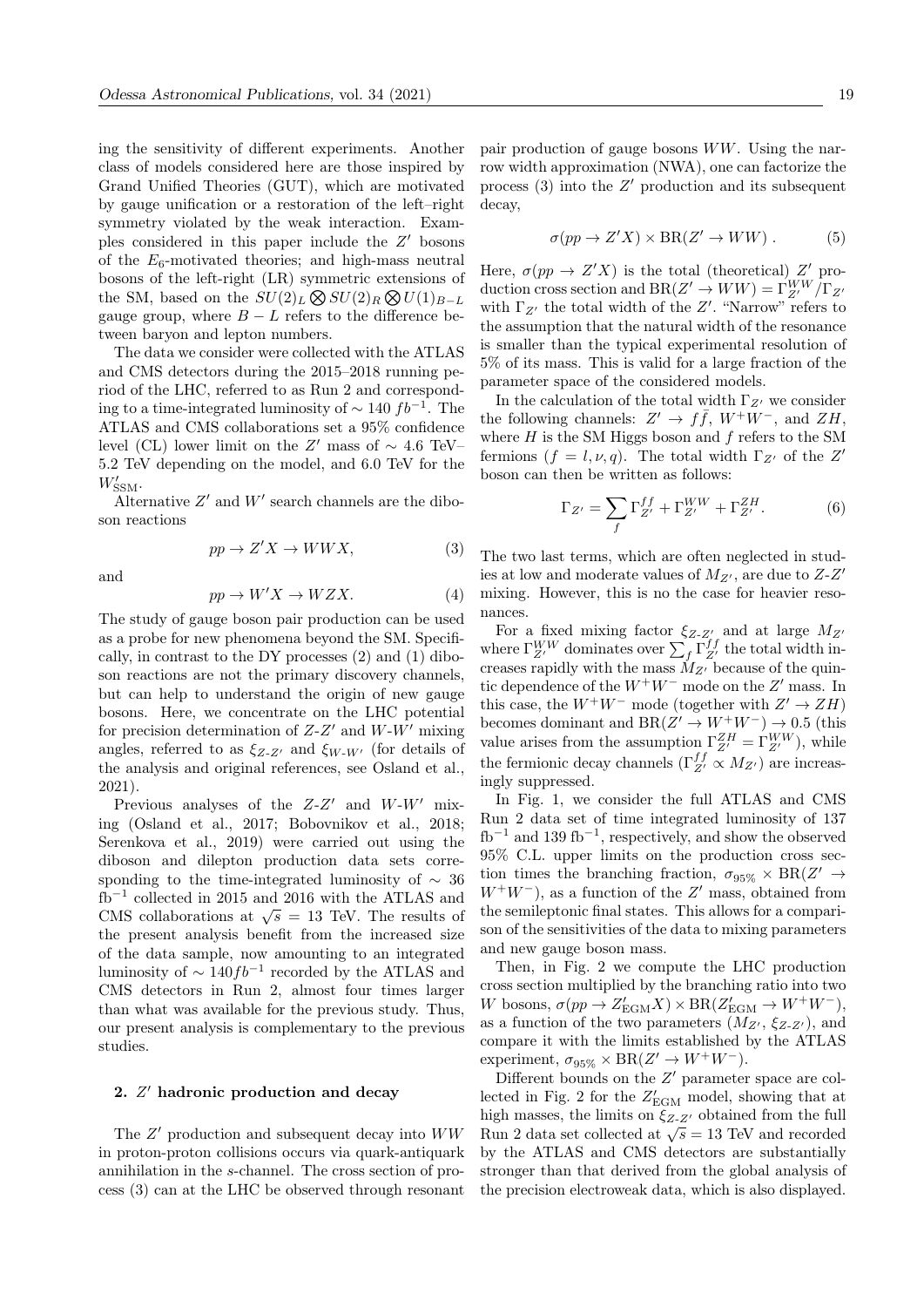

Figure 1: Expected 95% C.L. upper limits on the production cross section times the branching fraction for  $Z'_{\text{EGM}} \to W^+W^-$  as a function of  $Z'$  mass,  $M_{Z'}$ , at time-integrated luminosity of 137 fb<sup>-1</sup> (CMS) and 139 fb−<sup>1</sup> (ATLAS). Theoretical production cross sections  $\sigma \cdot BR(Z'_{\text{EGM}} \to W^+W^-)$  are given by solid curves. Labels attached to the curves for the  $Z'_{\rm EGM}$  cross section correspond to the considered mixing factor  $\xi_{Z-Z}$ .

Analogous analysis can be made for other benchmark models of  $Z'$  bosons under study with extended gauge sector. It turns out that the current limits on the  $Z-Z'$  mixing parameters,  $\xi_{Z-Z'}$ , from the EW precision data are generally weaker than those from the LHC limits obtained in Run 2 at 13 TeV with time-integrated luminosity of  $\mathcal{L}_{int} \sim 140 \text{ fb}^{-1}$ . In fact, the latter improve the EW limits by approximately one order of magnitude, depending on the resonance mass.

#### 3.  $W'$  hadronic production and decay

We consider the simplest EGM model which predicts charged heavy gauge bosons. The analysis of  $W-W'$  mixing in diboson and dilepton pair production which will be performed below is quite analogous to that carried out in previous sections for  $Z-Z'$  mixing. At lowest order in the EGM,  $W'$  production and decay into  $WZ$  in proton-proton collisions occurs through quark-antiquark annihilation in the s-channel. Using the NWA, one can factorize the process  $(4)$  into the  $W'$ production and the  $W'$  decay,

$$
\sigma(pp \to W'X) \times BR(W' \to WZ) . \tag{7}
$$

Here,  $\sigma(pp \to W'X)$  is the total (theoretical) W' production cross section and  $BR(W' \to WZ) = \Gamma_{W'}^{WZ} / \Gamma_{W'}$ with  $\Gamma_{W'}$  the total width of the W'.

In the EGM the  $W'$  bosons can decay into SM fermions, gauge bosons  $(WZ)$ , or  $WH$ . In the calculation of the total width  $\Gamma_{W}$  we consider the following



Figure 2: Expected 95% C.L. exclusion regions in the two-dimensional  $(M_{Z}, \xi_{Z,Z})$  plane obtained after incorporating direct search constraints from the CDF and D0 collaborations which are referred to as Tevatron in  $p\bar{p} \to W^+W^-X$  as well as those derived from the LHC measurement of  $pp \rightarrow WWX$  in Run 1 and 13 TeV from diboson  $Z' \to WW$  production in semileptonic final states using the partial and full Run 2 AT-LAS and CMS data set. Also shown is the exclusion from the precision electroweak (EW) data. The uninarity limit is shown as a dot-dashed curve.

channels:  $W' \rightarrow f\bar{f}'$ ,  $WZ$ , and  $WH$ , where f is a SM fermion  $(f = \ell, \nu, q)$ . Only left-handed neutrinos are considered, possible right-handed neutrinos are assumed to be kinematically unavailable as final states. Also, like for the  $Z'$  case, we shall ignore the couplings to other beyond-SM particles such as SUSY partners and exotic fermions. As a result, the total decay width of the  $W'$  boson is taken to be

$$
\Gamma_{W'} = \sum_{f} \Gamma_{W'}^{f\bar{f}'} + \Gamma_{W'}^{WZ} + \Gamma_{W'}^{WH}.
$$
 (8)

Like for the  $Z'$  case, the presence of the last two decay channels, which are often neglected at low and moderate values of  $M_{W'}$ , is due to  $W-W'$  mixing which is constrained to be tiny. In particular, for the range of  $M_{W}$ values below  $\sim 1.0-1.5$  TeV, the dependence of  $\Gamma_{W}$  on the values of  $\xi_{W-W'}$  (within its allowed range) induced by  $\Gamma_{W'}^{WZ}$  and  $\Gamma_{W'}^{WH}$  is unimportant because  $\sum_f \Gamma_{W'}^{f\bar{f}'}$ dominates over the diboson partial widths. Therefore, in this mass range, one can approximate the total width as  $\Gamma_{W'} \approx \sum_f \Gamma_{W'}^{\bar{f}\bar{f'}} = 3.5\% \times M_{W'}$  (Serenkova et al.:  $2019$ ), where the sum runs over SM fermions only.

For heavier  $W'$  bosons, the diboson decay channels,  $WZ$  and  $WH$ , start to play an important role, and we are no longer able to ignore them. To be specific, in analogy with the  $Z'$  case, we assume that both partial widths are comparable,  $\Gamma_{W'}^{WH} \simeq \Gamma_{W'}^{WZ}$  for heavy  $M_{W'}$ , as required by the Equivalence theorem (Serenkova et al.: 2019).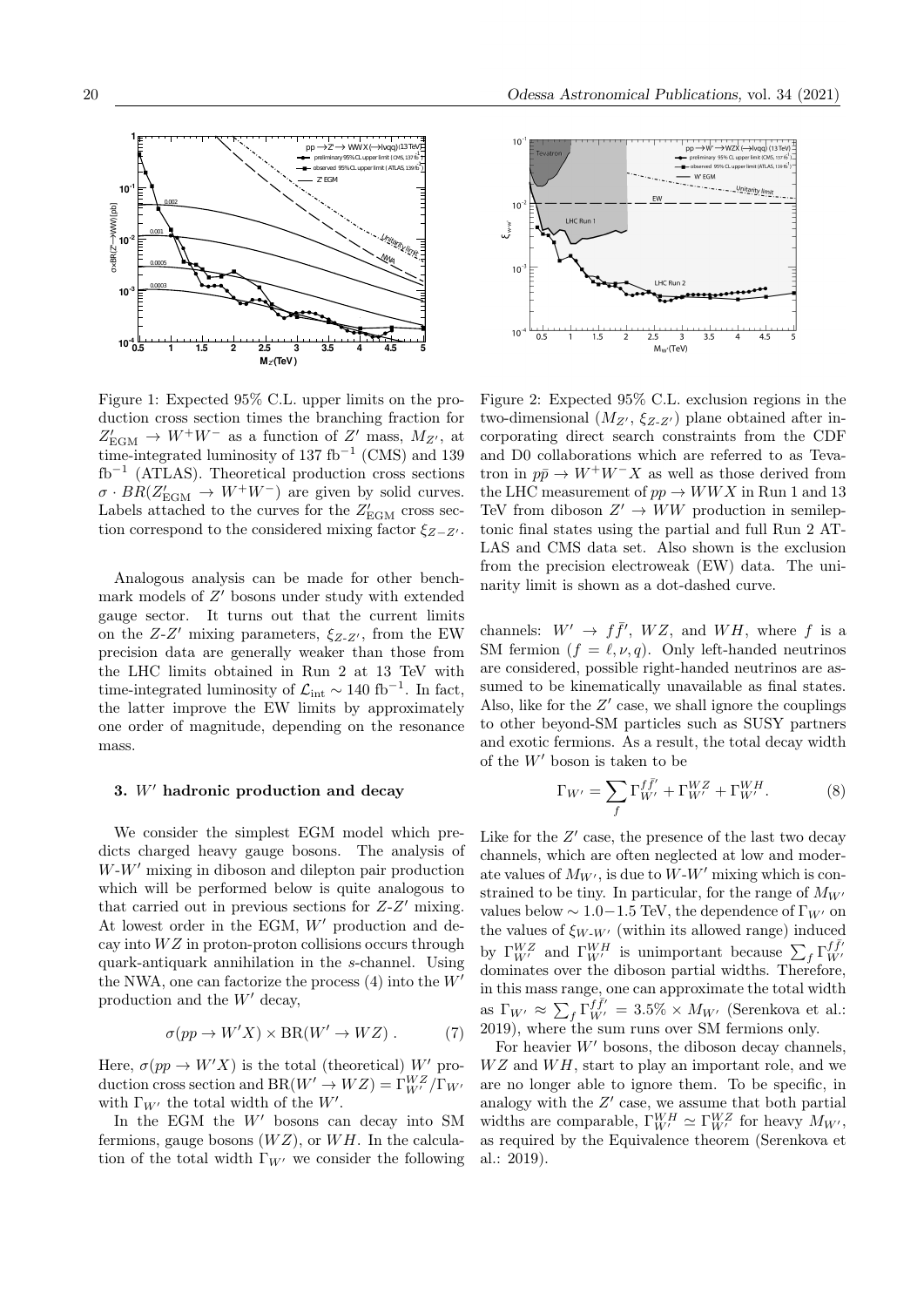

Figure 3: Expected 95% C.L. upper limits on the production cross section times the branching fraction for  $W' \to WZ$  as a function of W' mass,  $M_{W'}$ . Theoretical production cross sections  $\sigma \cdot BR(W'_{\text{EGM}} \to WZ)$  for  $W'_{\rm EGM}$  are given by thin solid curves. Labels attached to the curves for the  $W'_{\text{EGM}}$  cross section correspond to the considered mixing factor  $\xi_{W-W'}$ .

For a fixed mixing factor  $\xi_{W-W'}$  and at large  $M_{W'}$ , the total width increases rapidly with the  $W'$  mass because of the quintic dependence of the  $WZ$  mode on the W' mass  $\Gamma_{W'}^{WZ} \propto M_{W'} \left[ M_{W'}^4 / (M_W^2 M_Z^2) \right]$ , corresponding to the production of longitudinally polarized W and Z in the channel  $W' \to W_L Z_L$ . In this case, the  $WZ$  mode (as well as  $WH$ ) becomes dominant and BR( $W' \rightarrow WZ$ )  $\rightarrow$  0.5, while the fermionic decay channels,  $\sum_f \Gamma_{W'}^{f\bar{f}'} \propto M_{W'}$ , are increasingly suppressed.

In Fig. 3, we show the observed 95% C.L. upper limits on the production cross section times the branching fraction,  $\sigma_{95\%} \times BR(W' \to WZ)$ , as a function of the  $W'$  mass.

Then, for  $W'$  we compute the LHC theoretical production cross section multiplied by the branching ratio into  $WZ$  bosons,  $\sigma(pp \to W'X) \times BR(W' \to WZ)$ , as a function of the two parameters  $(M_{W'}, \xi_{W-W'})$ , and compare it with the limits established by the ATLAS and CMS experiments,  $\sigma_{95\%} \times BR(W' \to WZ)$ .

The area below the long-dashed curve labelled "NWA" corresponds to the region where the  $W'$  resonance width is predicted to be less than 5% of its mass, corresponding to the best detector resolution of the searches, where the narrow-width assumption is satisfied. We also show a curve labelled "Unitarity limit" that corresponds to the unitarity bound and references therein). It was shown that the saturation of unitarity in the elastic scattering  $W^{\pm}Z \rightarrow W^{\pm}Z$  leads to the constraint  $(g_{W'WZ})_{\text{max}} = g_{WWZ} \cdot M_Z^2 / (\sqrt{3} M_{W'} M_W)$ that was adopted in plotting this bound. The constraint was obtained under the assumption that the couplings of the  $W'$  to quarks and to gauge bosons



Figure 4: 95% C.L. exclusion regions in the twodimensional  $(M_{W'}, \xi_{W-W'})$  plane obtained from the precision electroweak data (horizontal dashed straight line labeled "EW"), the direct search constraints at the Tevatron in  $p\bar{p} \to WZX$  as well as from the LHC measurement of  $pp \rightarrow WZX$  at 7 TeV and 8 TeV (Run 1) and at 13 TeV from diboson  $W' \to WZ$  production using full Run 2 ATLAS and CMS data set. The uninarity limit is shown as a dot-dashed curve.

have the same Lorentz structure as those of the SM but with rescaled strength.

The theoretical curves for the cross sections  $\sigma(pp \to$  $W'X \times BR(W' \rightarrow WZ)$ , in descending order, correspond to values of the W-W' mixing factor  $\xi_{W-W'}$  from 0.01 to 0.0003. The intersection points of the measured upper limits on the production cross section with these theoretical cross sections for various values of  $\xi_{W-W}$ give the corresponding lower bounds on  $(M_{W'}, \xi_{W-W'})$ , displayed in Fig. 4.

### 4. Concluding remarks

Exploration of the diboson,  $WW$  and  $WZ$ , and dilepton,  $\ell\ell$  and  $\ell\nu$ , production at the LHC with the 13 TeV data set allows to place stringent constraints on the  $Z-Z'$  and  $W-W'$  mixing parameters as well as on the  $Z'$  and  $W'$  masses for benchmark extended models, respectively. We derived such limits by using the full ATLAS and CMS Run 2 data set recorded at the CERN LHC, with integrated luminosity of 139 fb<sup>-1</sup> and 137 fb<sup>−</sup><sup>1</sup> , respectively.

By comparing the experimental limits to the theoretical predictions for the total cross section of the  $Z'$  and  $W'$  resonant production and their subsequent decays into  $WW$  or  $WZ$  pairs, we show that the derived constraints on the mixing parameters,  $\xi_{z-z}$ and  $\xi_{W-W'}$ , are substantially improved with respect to those obtained from the global analysis of low energy electroweak data, as well as compared to the diboson